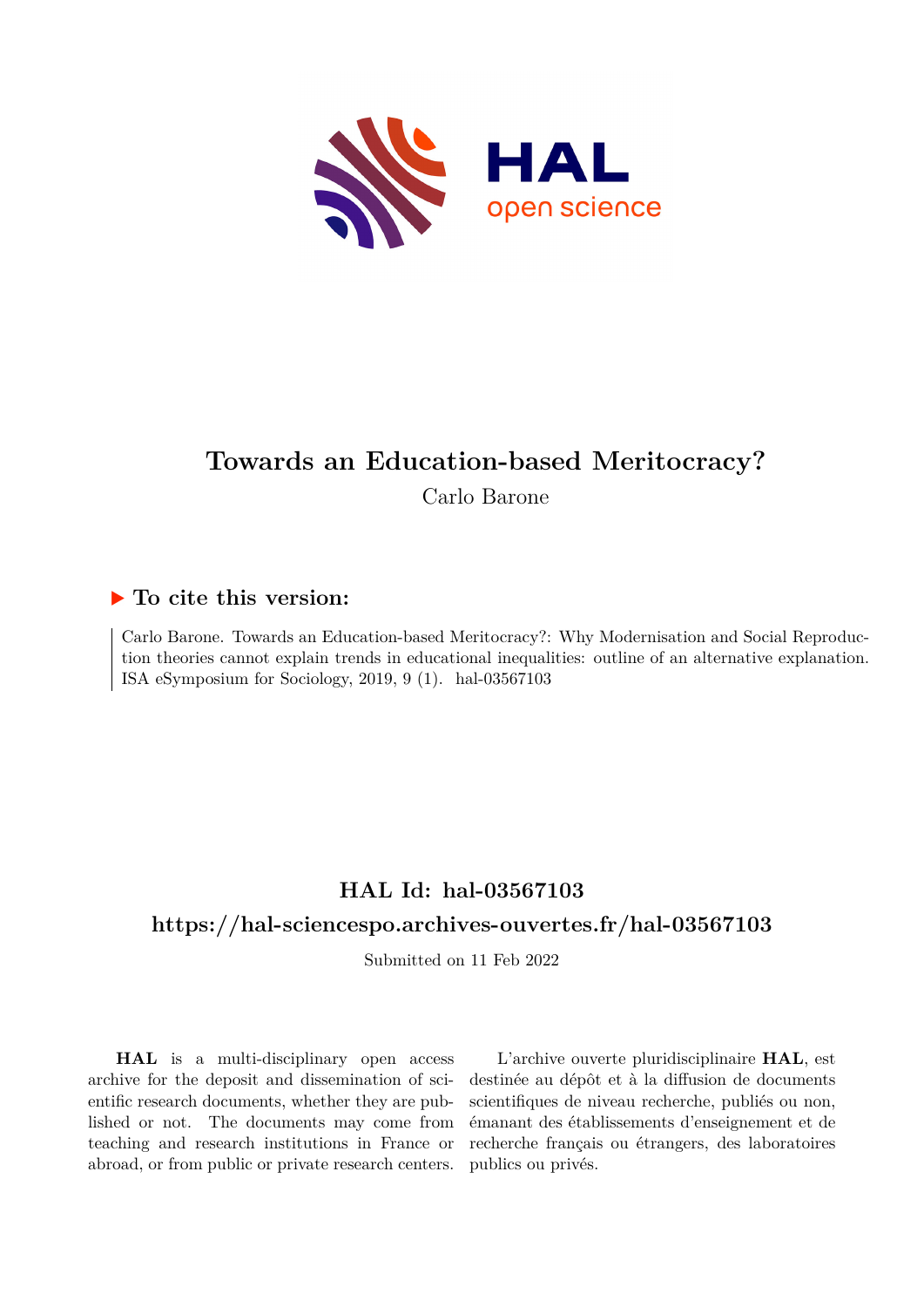**ISA eSymposium for Sociology** 

# Towards an Education-based Meritocracy?

Why Modernisation and Social Reproduction theories cannot explain trends in educational inequalities: outline of an alternative explanation

Carlo Barone Sciences Po

#### **Abstract**

Education is the single most important determinant of life chances. Hence, reducing socioeconomic inequalities in education is a priority in promoting equal opportunities. This article first discusses concerning trends over time in inequalities of educational opportunity in western nations, arguing that evidence indicates that while these inequalities have declined in the post-war decades, they have stagnated for cohorts since the 1980s. Next, I argue that this pattern contradicts the expectations of the two dominant theories in the field: modernisation theory and persistent inequality. Finally, I argue that this empirical pattern is consistent with an institutional explanation which pays more attention than these theories do to the evolution of educational policies, labour market arrangements and welfare protection.

**Keywords:** educational inequality, inequality of educational opportunity, persistent inequality, social mobility, social origins, modernisation theory

#### **1. Is capitalism conducive to an education-based meritocracy? A dispute between two theories**

Education is a key determinant of life chances which is strongly affected by family socioeconomic background. Hence, education promotes the intergenerational reproduction of privilege: this is an uncontested sociological fact. What sociologists debate is whether the Inequality of Educational Opportunity (IEO) decreases, increases or remains unchanged over time. This is more than an empirical debate: it is a dispute over the key drivers of social mobility in contemporary societies and, more fundamentally, the widespread belief that capitalist development promotes the advent of an education-based meritocracy. In turn, the supposed advent of meritocracy plays a major role for the legitimation of the marked inequalities of condition observed in capitalist societies, which would be justified, to the extent that everyone is given the opportunity to reach the top.

The dispute over the advent of education-based meritocracies has been dominated by two main hypotheses: according to modernisation theories, capitalism development results in declining IEO, while social reproduction theories predict the persistence of IEO. The main thesis of this article is that neither of these two families of theories fits the current empirical evidence, and that we therefore need an alternative interpretation of trends in IEO, which I sketch below.

Let me first quickly illustrate the two competitors of the dispute. On one side, modernisation theory assumes the optimistic view that economic development is conducive to a diminished influence of ascriptive factors on educational and occupational success (Treiman, 1970; Bell, 1974; Ganzeboom *et al*., 1991). Capitalist development brings widespread economic affluence and stimulates growing public investments in education, which reduce economic hurdles to educational participation for the working class. Moreover, modernisation promotes an upgrading of the occupational structure which increases the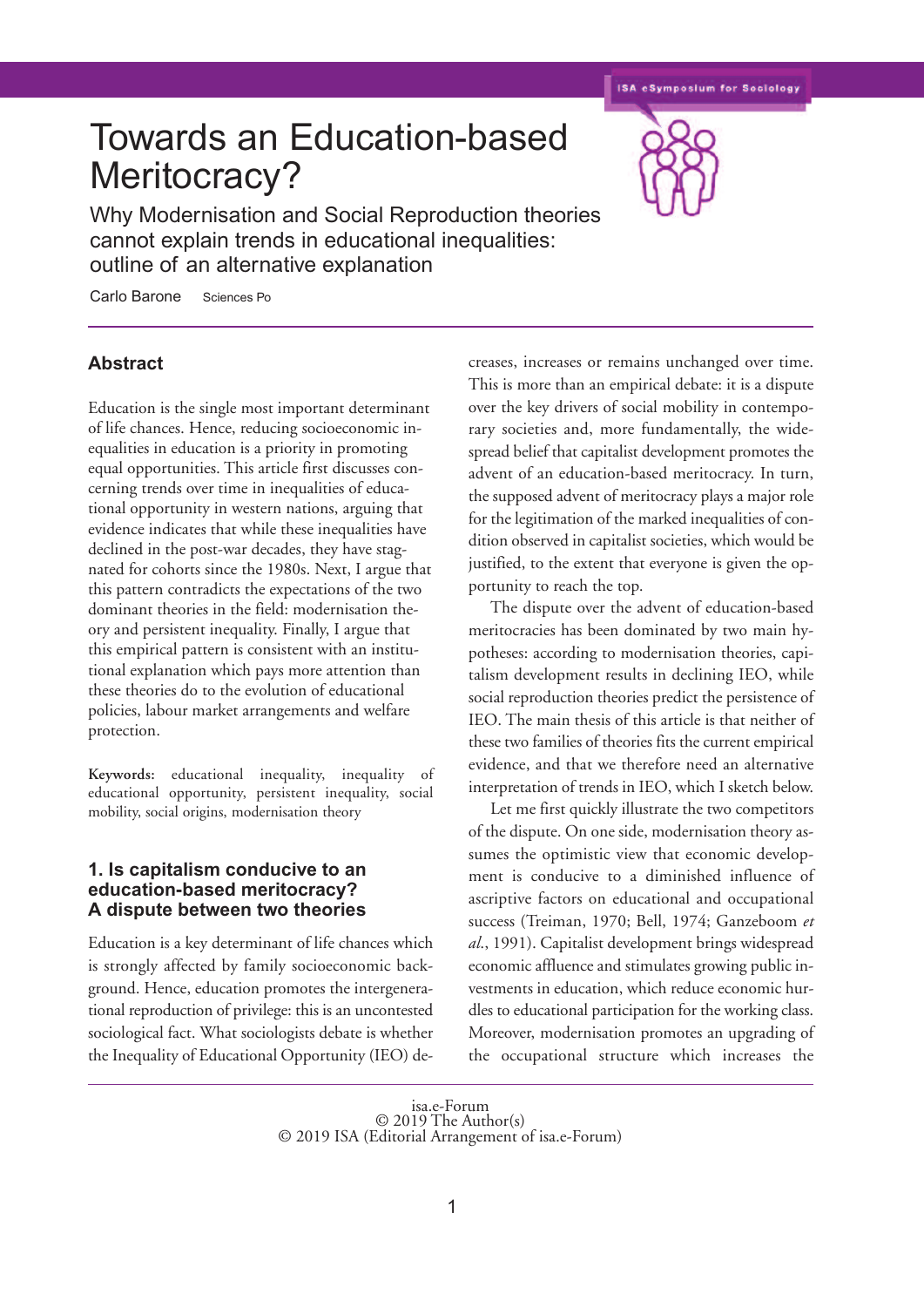economic value of educational qualifications in industrial and postindustrial societies, thus enhancing incentives to invest in education. Finally, modernisation is supposed to promote the rise of universalistic and meritocratic values which would inhibit discriminatory practices in education and at the workplace. Capitalist societies would therefore increasingly approach the ideal of an education-based meritocracy, where access to education is unaffected by family background, and where educational qualifications are a major determinant of economic success. Hence, IEO is expected to decline linearly, or at least monotonically.

On the other side, according to social reproduction theories (Shavit, Yossi & Blossfeld, 1993; Collins, 1971; Bourdieu, 1979; Bourdieu & Passeron, 1977; Goldthorpe, 2000), capitalist development does not reduce IEO. While lower educational levels become universally accessible, educational competition shifts to higher educational levels, where the uppper classes would preserve a strong competitive advantage. They can mobilise their persistently higher cultural resources to achieve better academic performance, which is a major predictor of school success.They can also mobilise their higher economic resources to sustain the costs of longer educational durations in better-quality schools and universities. Relative loss-aversion may further promote the persistence of IEO (Breen & Goldthorpe, 1997): according to this view, all social groups share the same fundamental objective, avoiding social demotion for their children, but this objective has different implications for different social groups, because their children start the social competition from different social positions. Hence, investing in university education is a core priority for upper class families in order to minimise the risks of social demotion for their children, while vocational pathways in secondary and tertiary education may be a safer strategy for short-range upward mobility for lower social groups. Overall, social reproduction theories argue that the upper classes have the cultural and economic resources, as well as the motivations, to preserve a competitive edge in education, even in a context of mass education.

The hypothesis of 'maximally maintained inequality' introduces some *nuance* within social reproduction theories (Raftery & Hout, 1993): when education expands at a given educational level, IEO may be reduced if the upper classes have already reached saturation at this level, but these classes will react by intensifying their investments at higher levels, so that IEO increases at higher levels. The hypothesis of 'effectively maintained inequality' further suggests that the upper classes have the resources and motivations to exploit *horizontal* differences within educational levels to their advantage: for instance, they can preserve a competitive edge in the educational arena even in a context of mass higher education by monopolising access to the most prestigious high schools and universities, to the more rewarding fields of study, to postgraduate programs (van de Werfhorst, 2002; Lucas & Byrne, 2017).

Overall, social reproduction theories pose two fundamental critiques to modernisation theories. First, while capitalist societies promote growing affluence, they are still marked by strong inequalities of condition, which foster the persistence of inequalities of opportunity. Hence, the claim that inequalities of condition are legitimate in meritocratic societies would be naif, given that the former actually hinders equal opportunities in education. Second, it seems unrealistic to assume, as modernisation theories do, that the upper classes will passively accept the erosion of their privilege: instead they can be expected to mobilise their superior material and immaterial resources to preserve their competitive advantage, even in contexts of mass educational expansion. Hence, IEO can be expected to remain stable or display only trendless fluctuations.

#### **2. The empirical evidence challenges both theories**

The thesis of persistent inequality in education has dominated the debate in the 1980s and 1990s, while over the past 20 years the balance of empirical evidence has shifted in favour of the hypothesis of declining IEO. Evidence in this direction is now well established for Germany (Jonsson *et al*., 1996; Mayer *et al.*, 2007; Blossfeld *et al*., 2015), France (Vallet, 2014; Falcon & Bataille, 2018), Italy (Shavit &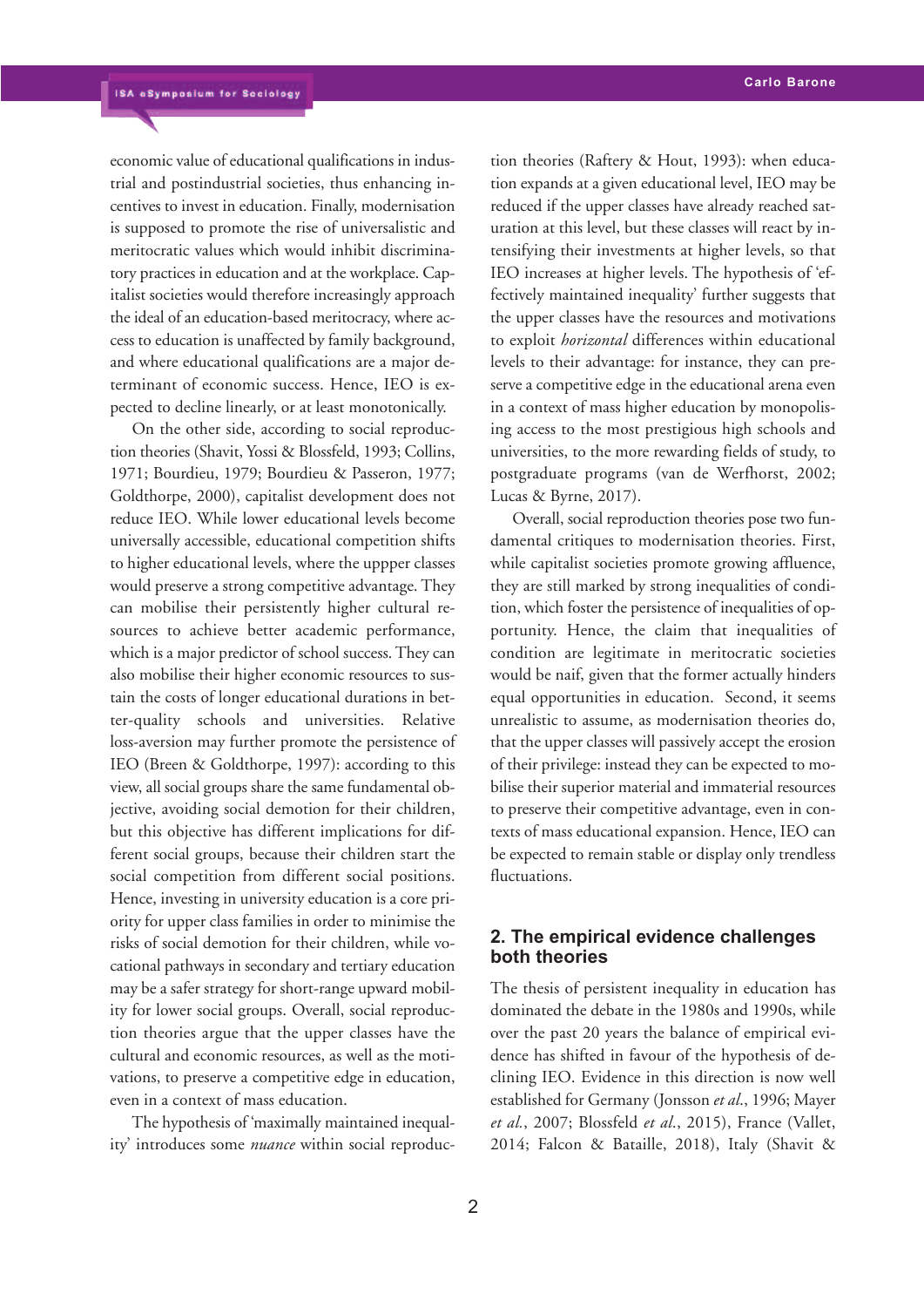Westerbeek, 1998; Ballarino *et al*., 2009; Barone *et al.*, 2010;Triventi *et al*., 2015), Spain (Ballarino *et al.*, 2009), Sweden (Esping-Andersen, 2014; Erikson & Jonsson, 1996) and other Scandinavian countries (Kivinen & Rinne, 1996; Esping-Andersen, 2014), the US (Bernardi *et al.*, 2018; Hertel & Pfeffer, 2016). The work by Breen *et al.* (2009, 2010) marks a turning point in this debate, as they report evidence of declining IEO for six out of eight European countries under examination (Great Britain and Poland being the exceptions).Their results have been recently replicated and extended by Barone and Ruggera (2016), who report declining IEO in 24 out of 26 European countries. According to these comparative studies, the decline of IEO is not negligible in magnitude and involves both males and females to a similar extent.

These results are robust to several methodological specifications (Breen *et al*., 2010, Barone & Ruggera, 2016). First, measuring social origins with reference to parental social class only, parental education only, or both, does not affect the main results (and the distinction between social class and social status measures is equally unimportant). Bukodi and Goldthorpe (2012; Bukodi *et al.*, 2014) have recently advocated in favour of a more comprehensive measurement of social background, which involves simultaneously fitting measures of parental social class, education and social status, but also recent analyses based on this more comprehensive approach reporting declining IEO for most countries (Barone & Ruggera, 2016). Second, the statistical model used to analyse trends over time (Mare's educational transition model, multinomial or ordered logit) is equally ininfluent. Third, using relative or absolute measures of inequality in educational attainment (such as the odds ratio and the logits vs. probability differences or marginal effects), does not matter either. Fourth, equalisation involves not only primary and lower secondary education, but also upper secondary education, and it is important to bear in mind that in the 1950s and 1960s the attainment of high school diplomas was far from universal: these diplomas were highly valued credentials in the labour market. Finally, equalisation in the postwar decades has been found to also involve higher education for several countries (Breen *et al.*, 2010,

Barone & Ruggera, 2016). Hence, we cannot easily dismiss these changes by claiming that the upper classes preserved stable advantages at higher educational levels, as suggested by social reproduction theories. Overall, these results also reject the hypothesis of effectively maintainted inequality and, more generally, the claim that IEO is persistent when we consider the positional value of education (Shavit & Park, 2016; Shavit *et al*., 2007).

So why did earlier studies fail to detect the decline in IEO?The single most important reason is that they did not have enough statistical power, that is, their sample sizes were too small to detect the declines of IEO. The unfortunate consequences of this limitation, which involves also more recent studies (such as Pfeffer, 2008, Herz *et al.*, 2009, Bukodi & Goldthorpe, 2012) have been extensively illustrated elsewhere (Breen *et al*., 2009; Barone & Ruggera, 2016). Therefore, I will not elaborate on this point.

Modernisation theory thus has a point but it does not encapsulate the full picture. The problem is that the above-reported evidence of declining IEO concerns cohorts born in the 1940s and 1950s, that is, the cohorts schooled in a period of dramatic economic growth, the so-called *Trente Glorieuses* (1945- 1973). On the contrary, for cohorts schooled in the two following decades, we now have increasing evidence of stable IEO (Barone & Ruggera, 2016; Meraviglia & Buis, 2015; Triventi, 2010; Breen *et al.*, 2009; Bernardi *et al*., 2018; Hout & Janus, 2011; Wiborg, 2019). In sum, at least four large-scale analyses converge in reporting that IEO declined for the birth cohorts schooled during the economic boom of the postwar decades, while it stagnated (or declined very slowly) thereafter. Altogether, these results challenge the prediction that economic modernisation translates into a monotonic, long-term trend of declining IEO. The thesis of persistent inequality is more accurate for more recent cohorts.

The results of these macro-comparative analyses should not be taken at surface value. In some countries, we may observe some mild, continuing decline of IEO in recent cohorts, while a few countries may have experienced little change even in the post-war decades. However, the broad picture is sufficiently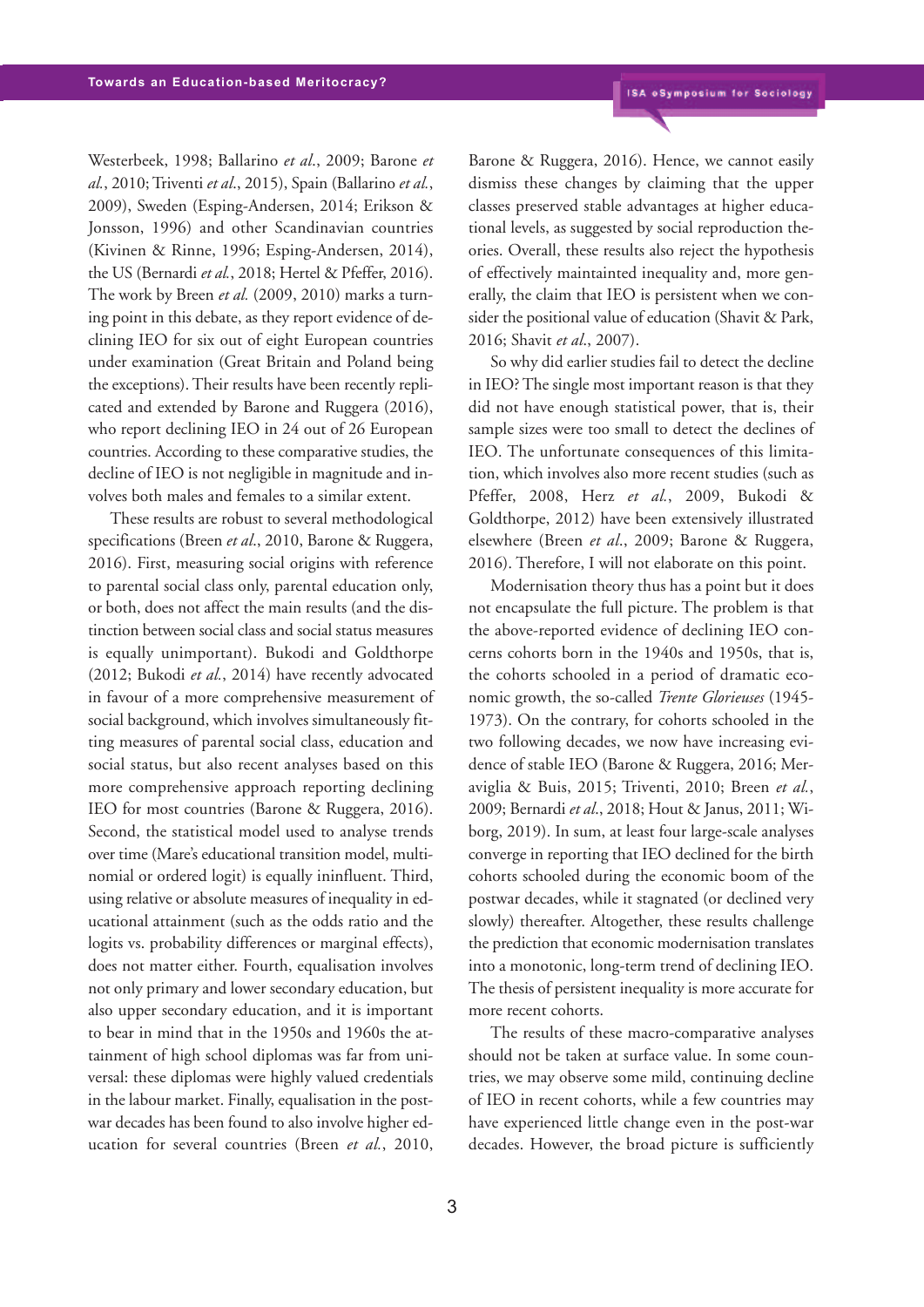clear: equalisation is the dominant trend during the *Trente Glorieuses*, while persistence of IEO is the norm later on. Unsuriprisingly, a forthcoming comparative study on social mobility reports that the relationship between origins and occupational destinations declined in the post-war decades parallel to declining IEO, and largely stagnated thereafter (Breen & Mueller, 2019).

However, these long-term, comparative analyses consider only the *level* of education attained, or they incorporate at best only the distinction between academic and vocational programmes in secondary and tertiary education. Hence, these studies most often fail to consider the vertical differences between bachelor and master degrees, as well as the horizontal differences between fields of study and between university institutions with different prestige (hypothesis of effectively maintained inequality). This is a major limitation, particularly for the more recent decades, while in the post-war decades, these internal differences within higher education did not exist or were much less visible and significant: in a context where undifferentiated, unitary models of higher education prevailed, and where a clear hierarchy between universities existed only in few countries such as the US and the UK, the main division within Higher Education involved fields of study. Even this division was probably less significant than it is nowadays, given that tertiary attainment rates were much lower than the share of upper class positions in western countries (Breen & Mueller, 2019), which means that the chances of graduates from weak fields accessing upper class jobs were more favourable. All in all, the conclusion that IEO has declined in the post-war decades seems unlikely to be undermined by empirical evidence involving finer distinctions on higher education. However, with the massive expansion of higher education in recent decades, these differences have become more important, and the upper classes may be able to effectively exploit them to their advantage (Triventi, 2013; Ichou & Vallet, 2011). This line of argument gives one more reason to suspect that IEO, when assessed comprehensively in its full vertical and horizontal dimensions, has been stagnating, or perhaps even increasing, in recent decades, in contrast

to the predictions of modernisation theory.

In sum, social reproduction theory is undermined by the robust evidence indicating a substantial, generalised decline of IEO in the post-war decades, while modernisation theory is challenged by the generalised stagnation of IEO in recent decades. The current empirical evidence does not match either of these theoretical approaches. However, I will argue in the next section that the pattern of declining and then stagnating IEO is far from surprising or unexpected, in light of the structural and institutional transformations experienced by western societies in recent decades (Bernardi *et al*., 2018).

#### **3.1 Tertium datur: micro- and macrolevel determinants of educational inequality**

In order to outline a theoretical framework for the analysis of trends in IEO, we must proceed in three steps. First, we need a simple *micro-level model* of educational choices. For the purpose of this discussion, I will simply assume that the educational decisions of families are responsive to three parameters: the costs of educational investments, their socio-economic profitability and the student's academic performance. There is indeed a large amount of empirical evidence supporting this assumption, which is consistent with several specific models of bounded rationality (Erikson & Jonsson, 1996; Gambett, 1996; Goldthorpe, 2000).

The second step is to identify the *macro-level factors* that have a substantial impact on at least one of these three choice parameters. We do not want to consider all possible determinants of IEO. If we are to account for some broad, large-scale trends, such as the overall decline of IEO in the post-war decades and its more recent stagnation, we must ignore country-specific, idiosyncratic factors and focus instead on those determinants of IEO operating across a wide range of western countries. To understand the broad picture, we must select macro-level determinants of IEO operating with a sufficient level of generalisability. Furthermore, we restrict our discussion to determinants of IEO for which there is a clear theoretical rationale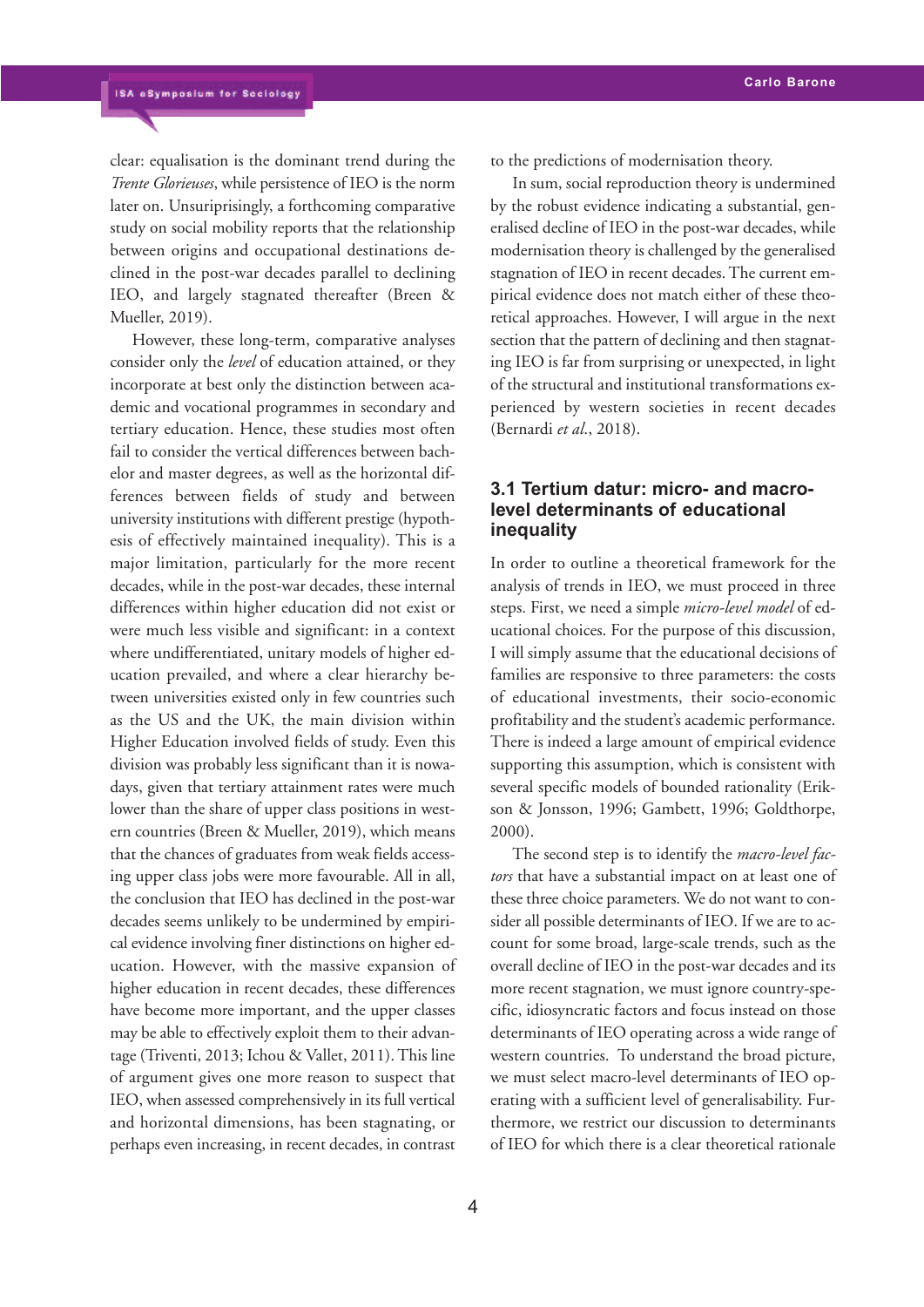and sufficiently robust empirical evidence that they impact IEO across western countries.

The *economic resources available to families to meet the costs of educational participation* are expected to affect IEO. Economists most often refer narrowly to family income and wealth, while sociologists take a broader view, stressing the role of employment stability (Godlthorpe, 2000), particularly when long-term educational investments are involved (for instance, taking the academic track in secondary education to attend university in the future). Family size, and particularly the number of children in the schooling age range, also affects educational decisions, because of the dilution of economic resources available for educational investments (De Haan, 2012). We must consider direct costs, which involve the fees at each level of education, the indirect costs of transportation and study materials, as well as opportunity costs, particularly relevant at lower educational transitions in older cohorts, where child labour was widespread (Erikson & Jonsson, 1996; Huebner, 2012).

Regarding student performance, the main consideration is that the earlier, more intensive and more prolonged exposure of children to a *shared learning environment reduces the role of the cultural resources of the family* (Erikson & Jonsson, 1996; Esping-Andersen, 2015; Heckman, 2011). Cultural resources reflect the concentration of high or low levels of education within households, as well as the active mobilisation of these resources via parental investments in formal and informal learning activities. These unequal resources play a larger role if students spend more time with the parents, or with children having access to similar socio-economic resources, while exposing all children more intensively and for a longer period to a shared learning environment has the opposite effect. This explains why early child care provision, the length of compulsory schooling, as well as formal and informal tracking, have been found to impact inequalities in student performance and participation (Braga *et al.*, 2013; Blossfeld *et al*., 2016, 2017; Lowe *et al*., 2010; Pfeffer, 2008).

Finally, the magnitude of *returns to education in terms of employment prospects and earnings* is a third major important determinant of educational investments. The *uncertainty* surrounding these returns is no less important (De Groot & Osterbeek, 1992). As argued above on the basis of loss-aversion models (Breen & Goldthorpe, 1997), the upper classes have a strong motivation to reach the highest levels of the educational system to preserve their social positions, while the propensity of the lower classes to undertake ambitious educational investments is likely to be more affected by their degree of confidence in the actual profitability of these investments. In particular, in a context where the share of tertiary qualifications is low relative to the share of upper class jobs, and where these credentials ensure high occupational prospects regardless of the specific field of study or university institution attended, the motivation of lower socioeconomic groups to invest in education is higher than in contexts of high uncertainty and variability in the returns to education.

We are now ready to move to the third step of our analysis where we consider how these macro-level factors affecting IEO have evolved from the pre-war to the post-war decades, and then in more recent decades, in order to analyse how these changes may have impacted on trends in IEO.

#### **3.2 Tertium datur: explaining trends in educational inequality**

A major consequence of the growing interest amongst sociologists and economists into long-term trends in social inequalities is that we are increasingly recognising the exceptionality of the postwar decades vis-à-vis the first four and the last three decades of the 20th century. Not only has the concentration of income and wealth decreased substantially in the *Trente Glorieuses* (Piketty, 2014; Atkinson, 2016), but the living conditions of the population, particularly of the most disadvantaged social groups, displayed unprecedented improvements with regard to health, nutrition and child labour (Chaudry *et al*., 2016 ; Rosés & Wolf, 2018; Hicks & Allen, 1999; Erikson & Jonsson, 1996; Deaton, 2013). The risk of growing up in family contexts characterised by extreme material deprivation diminished substantially. Moreover, in a macroeconomic context approaching full employ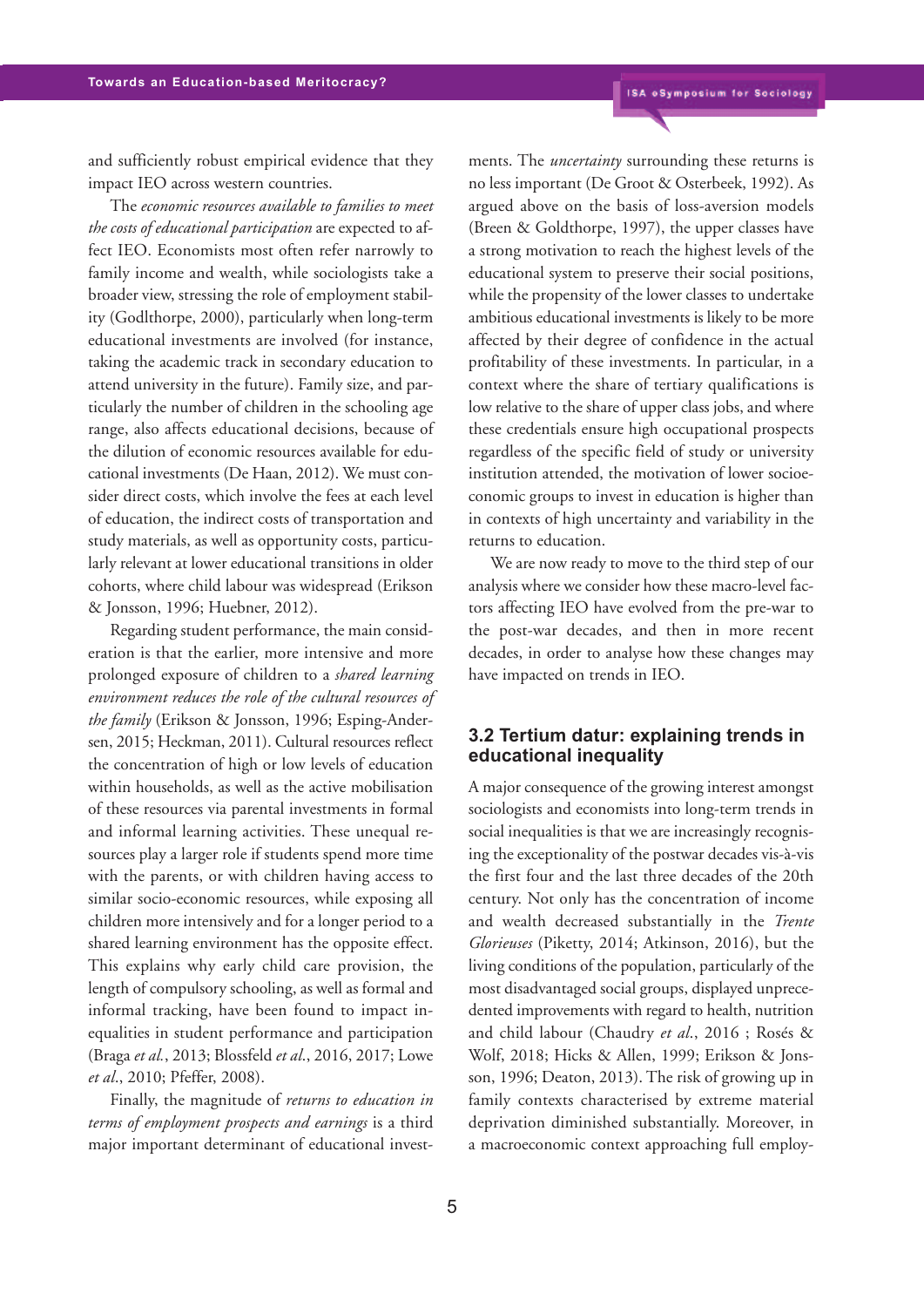ment and where permanent labour contracts became the standard (Crouch, 1999), the increased economic stability of working class families made more ambitious educational investments increasingly feasible. The opportunity costs of sending children to school, rather than employing them in agricultural or industrial work, decreased dramatically, both as a result of the decline of farming and of reforms raising compulsory education age.

Moreover, in several countries the rapid economic growth and growing tax revenue sustained substantial increase in public investment in education and in the welfare state, which arguably contributed to further weaken economic hurdles to educational participation (Braga *et al.*, 2013; Garrouste, 2010; Breen *et al*., 2009). The distribution of schools and universities in the territory became much more capillar, thus substantially reducing transportation costs. Educational reforms in this period raised compulsory schooling age and promoted comprehensive reforms in primary and secondary education in virtually all western countries. Altoghether, when comparing the post- and pre-war decades, we observe a marked convergence of macro-level factors promoting a reduction of the economic barriers fuelling IEO.

The economic crisis of 1973-1974 can be taken as reference point for the start of a new period where most of the structural and institutional conditions promoting educational equalisation faded out, while some new conditions may actually cause an increase in IEO (Bernardi *et al*., 2018). First, the alternating between periods of slow economic growth and recessions was accompanied by rising unemployment rates and rising employment precarity (Standing, 2009), which was reinforced by the deregulation of labour markets taking place in several western countries since the 1980s or 1990s (Crouch, 1999; Esping-Andersen & Regini, 2000). In a context of welfare retrenchement, where the coverage and the generosity of unemployment benefits and of minimum income guarantees were reduced (Cantillon *et al*., 2015; Ferragina *et al*., 2013), these economic trends undermined the economic security of the less well-off.

At the same time, some factors that probably played a role for educational equalisation in the earlier period, such as the construction of a capillar network of schools within the national territory and improvements in transportation are likely to have exhausted, or at least significantly reduced, their equalising potential in recent decades, to the extent that the accessibility of schools is no longer a significant barrier to educational participation since several decades ago. Finally, it is well-documented that income and wealth inequalities have displayed significant increases in most western countries since the 1980s or 1990s (Atkinson, 2016; Piketty, 2014). Altogether, these trends suggest that the decline of economic hurdles to educational participation that characterised the *Trente Glorieuses* has come to an halt in more recent years.

At the same time, the pace of structural change in the employment structure has been slower than educational expansion in recent decades. Tertiary attainment rates have increased much more rapidly than the share of upper class positions in the labour market in western countries (Breen & Mueller, 2019; Bernardi & Ballarino, 2016; Hirsch, 1972). Even if relative returns to education are stable or decline only marginally (Breen, 2004; Breen & Mueller, 2018), the motivation to undertake ambitious educational investments has been undermined by the growing uncertainty surrounding their returns (Chauvel, 2015). As argued above, this factor is likely to have a negative impact on the educational strategies of working class families, in a context where opportunities for upward social mobility are compressed by the stagnation of occupational upgrading.

As for the educational system, selectivity in primary and secondary education has continued to decline in recent decades, to the extent that the attainment of some upper secondary educational qualification is today almost regarded as a citizenship right that is quasi-universalistic (Eurydice, 2012; Downes, 2014; OECD, 2017). Grade repetition and selective exams in primary and middle schools have continued to decline and success rates at upper secondary examinations have increased in several countries (*ibidem*). In some countries, the barriers between academic and vocational tracks have been reduced in recent decades by postponing tracking age, creating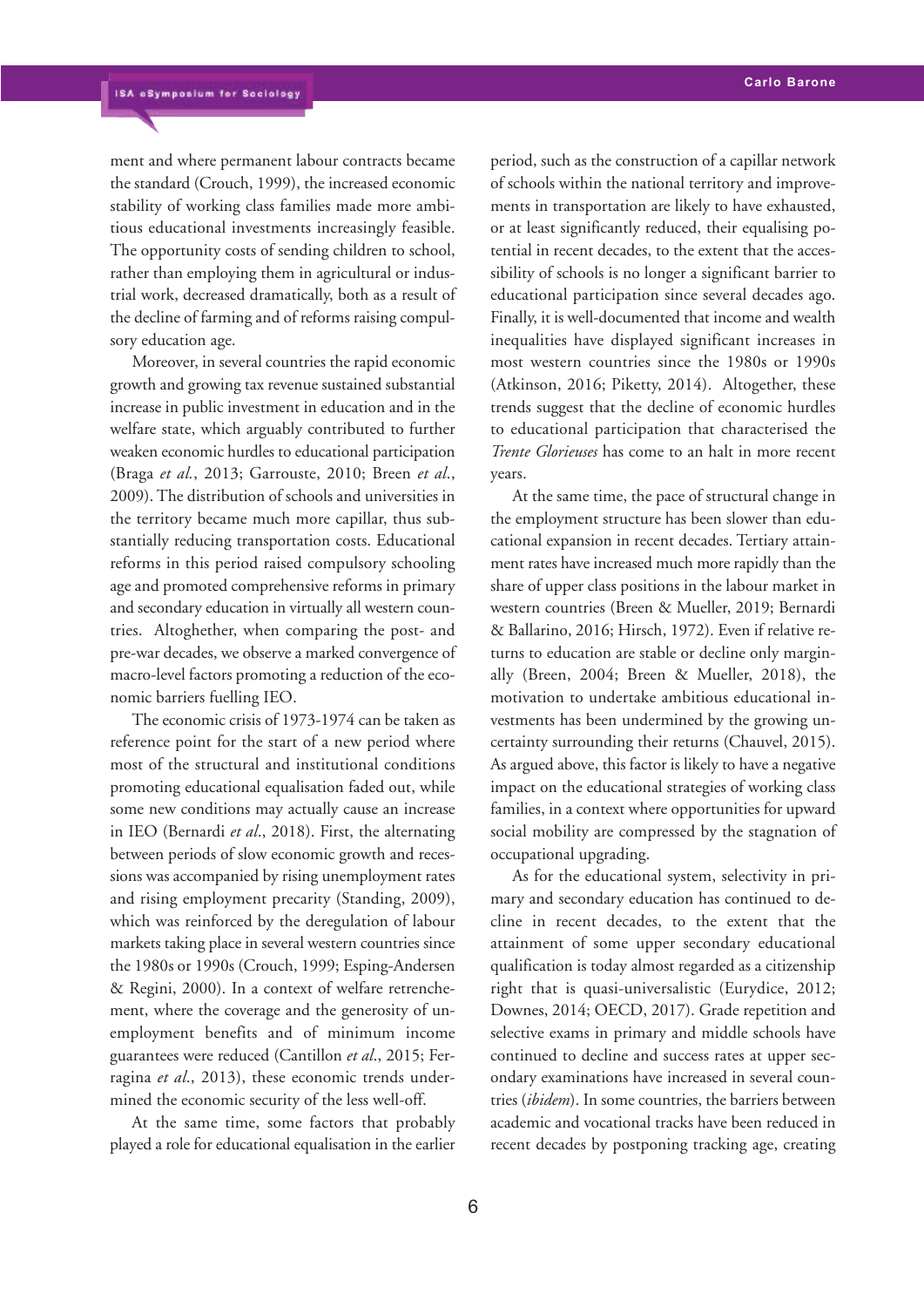intermediate tracks or reducing the curricular differences among them (Blossfeld *et al*., 2016). At the same time, recent tendencies towards growing decentralisation and accountability of the school system are promoting the emergence of new forms of sociallybiased *informal differentiation* between schools, relating to their student composition by social background and academic performance, as well as to the quality of their educational resources and their position in national rankings: the evidence indicates that upper class families are more responsive to these 'quality' factors (Owen, 2016). The increased residential segregation by socio-economic status observed in Europe and the US (Tammaru *et al*., 2016; Owen, 2016) is yet another force promoting an increasing informal differentiation of learning environments. Finally, the declining selectivity in primary and secondary education has been countervailed by the growing barriers for access to higher education (Ruegg, 2011; Dowes, 2014): access restrictions (numerus clausus, entry examinations, grade requirements) are increasingly common in western higher education systems and negatively impact the IEO (Braga *et al.*, 2013).

The only generalised, countervailing trend which could have promoted a reduction of IEO in recent decades is the growing accessibility of public child care and pre-school education (Blossfeld *et al.*, 2017).The expansion of the regulation and professionalisation of child care provision suggests also that the quality of preschool education may have positively evolved over time from a predominant focus on promoting female labour market participation to stronger concerns for the quality of the educational activities. However, at the same time, parental time investments in early childhood have grown unequal.There is evidence that the overall time spent by parents with their children has increased since the 1970s, but to a higher rate for highly-educated parents (Dotti Sani & Treas, 2016). This conclusion refers also to time specifically spent in informal educational activities at home (ibid.), such as shared book reading, which play an important role in fostering a child's cognitive development in the preschool years. Moreover, over the last three decades of the 20th century, women have closed the gender gap in education. In a context where the distribution of education is similar for men and women and relative educational homogamy does not substantially decrease (Smits *et al*., 2000; Katmak *et al.*, 2006; Bouchet-Valat, 2011), the structural opportunities for absolute educational homogamy increase (Di Prete & Buchmann, 2013).This means that the concentration of high (low) levels of education, and thus of high (low) levels of educational resources, within the same household have increased over time.

Overall, the trend of declining IEO detected for the postwar decades has probably diminished in recent decades, due to the concomitant action of five factors: a) the increased social gradients in parental resources and investments in children's early skill development; b) growing economic and occupational inequalities; c) the emergence of new mechanisms of informal differentiation of the educational supply; d) the increased uncertainy surrounding investments in higher education as an avenue to social mobility; e) the growing horizontal differentiation of higher education.

#### **4. Concluding remarks**

The educational equalisation in the postwar decades is an important finding because it shows that *IEO can be reduced*, and that this is true not only under the exceptional circumstances characterising a few, small, egalitarian Scandinavian countries. Indeed, if a largescale reduction of IEO was not observed in this period of extraordinary improvements of the material conditions of the working classes and of progressive educational and welfare state reforms, we should probably conclude that trying to equalise education and social mobility opportunities is a hopeless effort in capitalist societies. This conclusion has some ideological appeal for those scholars who persistently discard the evidence contradicting the persistent inequality thesis, but this pessimistic message would be also the best justification that research could provide to policymakers for disregarding IEO.

At the same time, I have argued that the forces promoting educational equalisation have largely diminshed in recent decades. The main direction of several recent socio-economic trends and of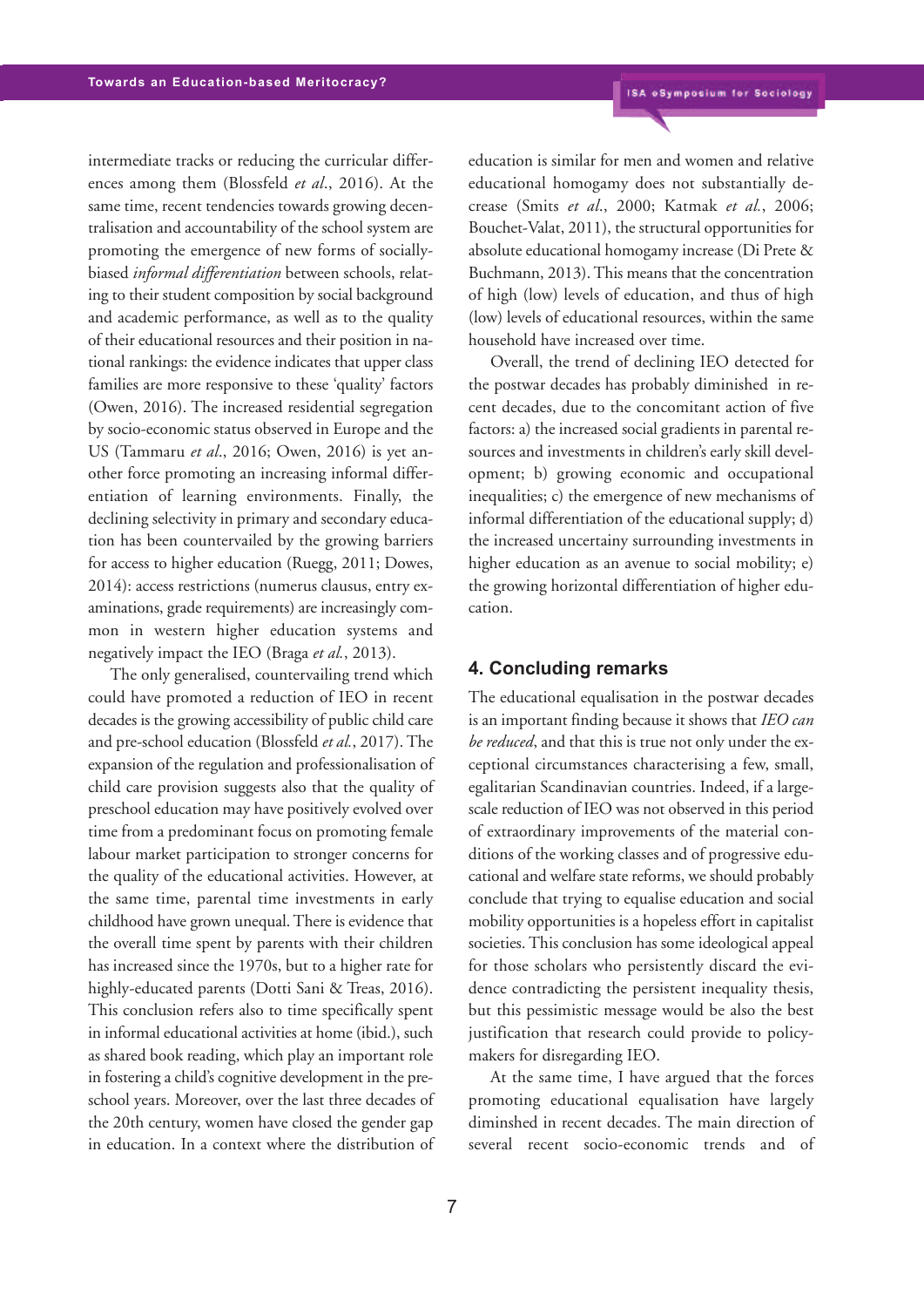educational, labour market and welfare policies is rather to promote a stagnation or an *increase* of educational inequalities in younger cohorts.This increase is indeed visible in the US (Bernardi *et al*., 2018), a country where many of these trends have started earlier and have proceeded at a more rapid pace, and it may become soon apparent in European countries. At the same time, I have argued in the previous section that not all factors promoting a reduction of IEO have entirely disappeared in recent decades, and it is difficult to predict the 'net effect' of countervailing influences. For cohorts born between 1965 and 1980 and schooled between the 1970s and the 2000s, the empirical evidence discussed in section 2 points to *stable* IEO for most European countries. However, if the structural and institutional developments outlined in the previous section continue in the near future, we must expect a growth of IEO for the cohorts born in the 1980s and 1990s (where it will be particularly important to measure IEO by fully taking into account the internal differentiation of higher education).

This pattern of declining and then stagnating IEO fits the predictions of neither of the two dominant theoretical paradigms in social mobility research. The trendless fluctuations hypothesis is clearly problematic, because in virtually all western countries the current levels of IEO are lower than those observed in the pre-war decades. The modernisation hypothesis, on the other hand, fails to explain three decades of stagnating IEO: the thesis that economic development is conducive to an education-based meritocracy today appears little more than wishful thinking. Indeed these two families of theories are more similar than they may appear at first glance, as they share the same linear view of the evolution of IEO, conceived either as a downward or as an horizontal line, thus downplaying the possibility of more discontinuous evolutions.

In turn, these limitations have important substantive and policy implications. If the persistent inequality thesis is wrong in suggesting that IEO cannot be reduced, modernisation theory is too simplistic in suggesting that economic growth and socio-economic modernisation are sufficient to reduce IEO. It is worth keeping in mind that the pace of modernisation processes has been rather high in several western countries in the past four decades, and that in this period some of these countries have experienced a sustained economic growth, while failing to reduce IEO.

Hence, the interpretation that I have proposed suggests that the relationship between economic growth and IEO is less mechanic than assumed by modernisation theory because it is strongly mediated by institutional variables. In the post-war decades, economic development led to a reduction of IEO because it was accompanied by a changing balance of power between social classes that favoured progressive reforms in educational, labour market and welfare institutions. However, when the same modernisation processes have been associated with a weakening of the political representation and influence of the working classes, the resulting economic and occupational inequalities, coupled with the recent neo-liberal reforms of educational and welfare institutions, have halted the trend of declining IEO. In addition to policies, politics also matter in the reduction and enhancement of social inequality.

#### **References**

- Atkinson, T. (2016). *Inequality*, Oxford: Oxford University Press.
- Ballarino, G., Bernardi, F., Requena, M. & Schadee, H. (2009). Persistent Inequalities? Expansion of education and class inequality in Italy and Spain, *European Sociological Review*, 2009, 138(1), 123- 138.
- Barone, C. & Ruggera, L., (2016). Educational equalization stalled? Trends in inequality of educational opportunity between 1930 and 1980 across 26 European nations, *European Societies,* 12(2), 123-158.
- Barone, C., Luijkx, R. & Schizzerotto, A. (2010). Elogio dei grandi numeri: il lento declino delle disuguaglianze nelle opportunità di istruzione in Italia, *Polis*, 43,5-34.
- Bell D. (1974). *The coming of postindustrial society: a venture in forecasting*, New York: Basic Books.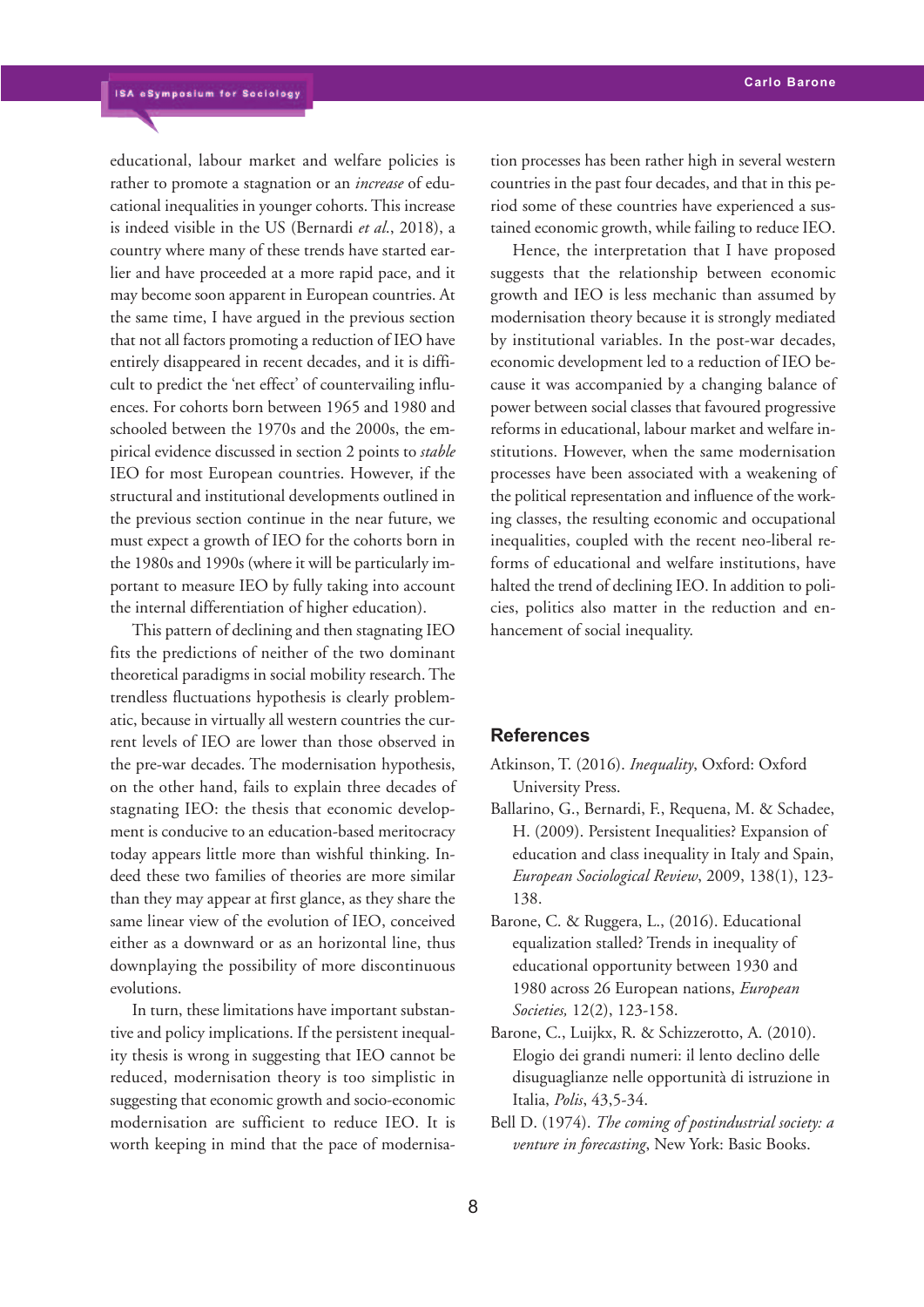- Bernardi, F., Hertel, F. & Yastrebov, Y. (2018). *Research in social stratification and mobility*, 58, 33-43.
- Bernardi, F. & Ballarino, G. (2016). *Education, occupation and social origin*, London: Edward Elgar.
- Blossfeld, H., Kulic, N., Skopek, J. & Triventi, M. (2017). *Childcare, early education and social inequality: an international perspective*, London: Edward Elgar.
- Blossfeld, H., Buchholz, S., Skopek, J. & Triventi, M. (2016). *Models of secondary education and social inequality: an international xomparison*, London: Edward Elgar.
- Blossfeld, P., Blossfeld G. & Blossfeld H. (2015). Educational expansion and inequalities in educational opportunity: long-term changes for East and West Germany*, European Sociological Review*, 31(2), 144–160.
- Bouchet-Valat M. (2011). Changes in educational, social class and social class of origin homogamy in France (1969-2011): Greater openness overall but increased closure of elites, *Revue française de sociologie*,55 (3), 459-505.
- Bourdieu, P. (1979), *La distinction*, Paris: Editions Minuit.
- Bourdieu, P. & Passeron, J.C. (1977). *Reproduction in education, society, and culture*, London: Sage.
- Braga, M., Checchi D. & Meschi E. (2013). Educational policies in a long run perspective, *Economic Policy*, 28(73), 45-100, 2013.
- Breen, R. 2004, (ed.). *Social Mobility in Europe*, Oxford: Oxford University Press.
- Breen R & Goldthorpe J. H. (1997). Explaining educational differentials: towards a formal rational action theory. *Rationality & Society*, 9, 275–305.
- Breen, R., Luijkx, R., Muller, W., & Pollak, R. (2010). Long-term trends in educational inequality in Europe: class inequalities and gender differences. *European Sociological Review*, 26,31–48.
- Breen, R., Luijkx, R., Müller, W., & Pollak, R. (2009). Nonpersistent inequality in educational attainment: evidence from eight European

countries, *American journal of sociology*, 114, 1475–521.

- Bukodi, E. & Goldthorpe, J. (2012). Decomposing 'social origins': the effects of parents' class, status, and education on the educational attainment of their children, *European Sociological Review*, 29(5), 1024-1039.
- Bukodi, E, Erikson, R. & Goldthorpe, J. (2014). The effects of social origins and cognitive ability on educational attainment: evidence from Britain and Sweden, *Acta Sociologica*,57(4), 293- 310.
- Cantillon, B., Marchal, S., & Luigjes, C. (2015). Decent income for the poor: which role for Europe?, CSB Working Paper No 15/04.
- Chaudry, A., Wimer, C., Macartney, S., Frohlich, L., Campbell, C., Swenson, K., Oellerich, D. & Hauan, S. (2016). Poverty in the United States: 50-Year trends and safety net impacts, https://aspe.hhs.gov/system/files/pdf/154286/50 YearTrends.pdf.
- Chauvel, L. (2015). *Le destin des générations*, Paris: PUF.
- Collins, R. (1971). Functional and conflict theories of educational stratification, *American Sociological Review*, 36(6),1002-1019.
- Deaton, A. (2013). *The Great Escape: health, wealth and the origin of inequality*, Princeton: Princeton University Press.
- De Haan (2012). Birth order, family size and educational attainment, *Economics of Education Review*, 29(4), 576-588.
- Di Prete, T. & Buchmann, C. (2013). *The rise of women*, New York: Russell Foundation.
- Dotti Sani, G. & Treas, J. (2016). Educational gradients in parents' child care time across countries, 1965–2012, *Journal of marriage and family*, 78(4), 1083-1096
- Downes, P. (2014). *Access to education in Europe*, Berlin: Springer.
- Erikson, R. & Jonsson, J. (eds) (1996). *Can education be equalised? The Swedish case in Comparative Perspective,* Boulder: Westview Press.
- Esping-Andersen, G. (2014). Welfare regimes and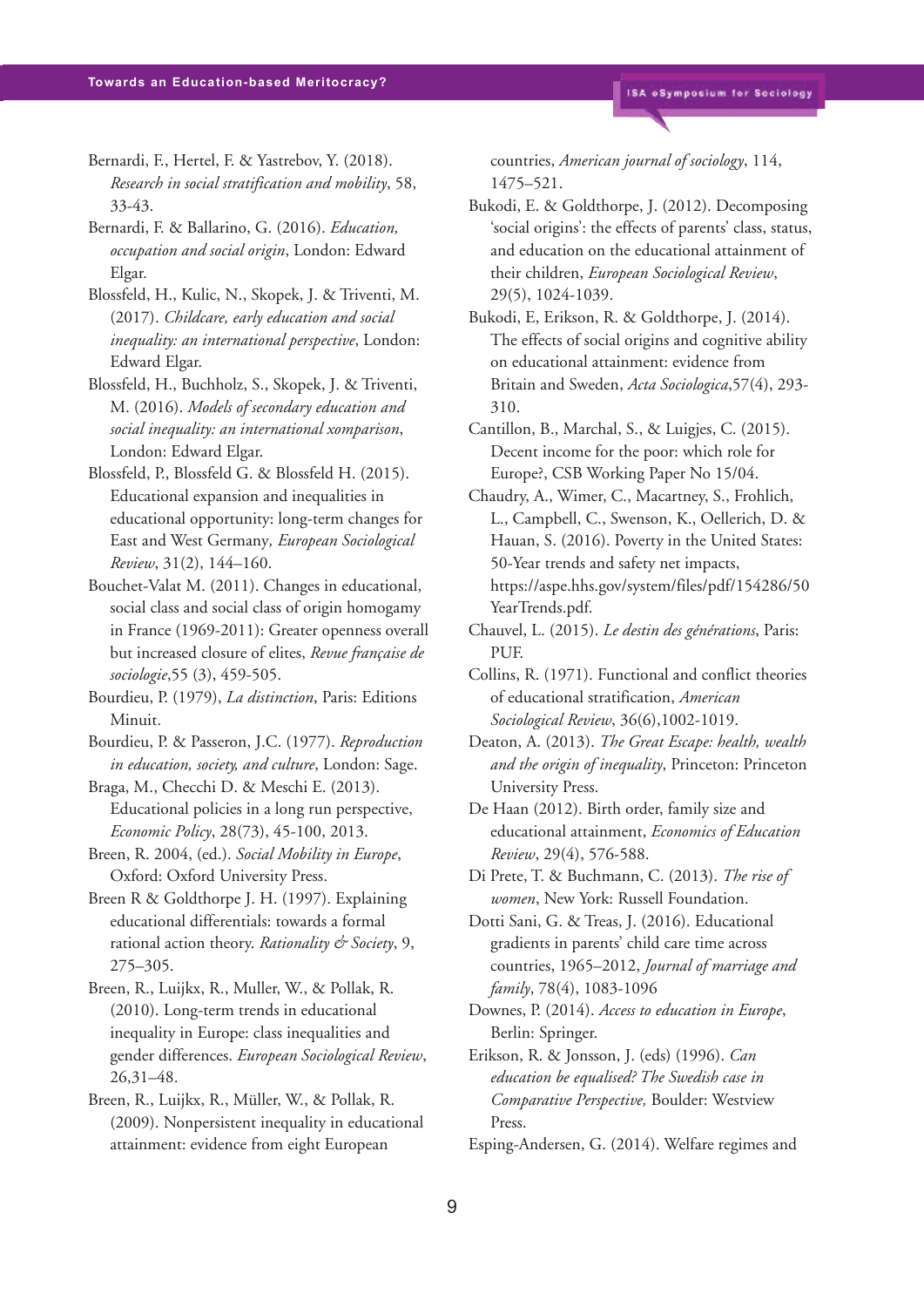stratification, *Journal of European Social Policy*, 37(1): 203-234.

Esping-Andersen, G. & Regini, M. (2000). *Why deregulate labor markets?,* Oxford, Oxford University Press.

Eurydice (2012). *Grade retention in schools in Europe*,

https://publications.europa.eu/en/publicationdetail/-/publication/f2104780-de7f-4fd3-9798-d 7fec2d0db44/language-en.

Falcon, J. & Bataille, P. (2018). Equalization or reproduction? Long-term trends in the intergenerational transmission of advantages in Higher Education in France, *European Sociological Review*, 36, 1-13.

Ferragina, E., Seeleib-Kaiser, M., & Tomlinson, M. (2013). Unemployment protection and family policy at the turn of the 21st century: a dynamic approach to welfare regime theory, *Social Policy and Administration*, 47 (7): 783-805.

Gambetta, D. (1996). *Were they pushed or did they jump?,* Cambridge: Cambridge University Press.

Ganzeboom H., Treiman, D. J. & Ultee W. (1991). Comparative intergenerational stratification research: three generations and beyond. *Annual Review Sociology*. 17, 277–302.

Garrouste, C. (2010). 100 years of educational reforms in Europe, http://publications.jrc.ec.europa.eu/repository/bi tstream/JRC57357/reqno\_jrc57357.pdf

Goldthorpe, J.H. (2000). *On sociology*, Oxford: Oxford University Press.

Groot, W. & Oosterbeek H. (1992). Optimal Investment in human capital under uncertainty, *Economics of Education Review*, 11(1), 41-49.

Heckmann, J. (2011). The economics of inequality, *American Educator*, 31-47.

Hertel, F. R., & Pfeffer, F. T. (2016). The land of opportunity? Trends in social mobility and education in the United States, MWP Working Paper Series, 22.

Herz, T., Jayasundera T., Piraino P., Selcuk S., Smith N. & Verashchagina A.(2009). The inheritance of educational inequality: international comparisons and fifty-year trends,

*The BE Journal of Economic Analysis and Policy*, 7(2), 111-129.

Hicks, A. (1999). *A century of change: trends in UK statistics since 1900*, file:///C:/Users/carlo.barone/Downloads/RP99- 111.pdf.

Hirsch, F. (1977). *The social limits to growth*. London: Routledge & Kegan Paul Ltd.

Hout, M., & Janus, J. (2011). Educational mobility since the 1930s, pp. 165-186 in Whither Opportunity?, edited by Greg Duncan and Richard Murnane. New York: Russell Sage Foundation.

Huebner, M. (2012). Do tuition fees affect enrolment behaviour? Evidence from a natural experiment in Germany, *Economics of Education Review*, 2012, 31, 949-996.

Ichou, M. & Vallet, L. (2011). Do all roads lead to inequality? Trends in French upper secondary school analysed with four longitudinal surveys, *Oxford Review of Education*, 37(2), 167-194.

Jonsson, J. O., Mills, C. & Müller, W. (1996). A half century of increasing educational openness? Social class, gender and educational attainment in Sweden, Germany and Britain. In Erikson, R. and Jonsson, J. O. (eds), *Can Education Be Equalized? The Swedish Case in Comparative Perspective*. Boulder (CO): Westview Press, 183- 206.

Katmak, T., Kreidl M. & Fonadova L. (2006). Trends in educational assortative mating in Central Europe: the Czech Republic, Slovakia, Poland, and Hungary, 1988–2000, *European Socoilogical Review*, 22(3): 112-134.

Kivinen, O. & Rinne, R. (1996). Higher Education, mobility and inequality: the Finnish Case. *European Journal of Education*, 31, 289- 310.

Lowe Vandell D., Belsky J., Burchinal M., Vandergrift N. & Steinberg L. (2010), Do effects of early c(hild care extend to age 15 years? Results from the NICHD Study of early child care and youth development, Child Development, 81, 737-756.

Lucas, S. & Byrne, D. (2017). Effectively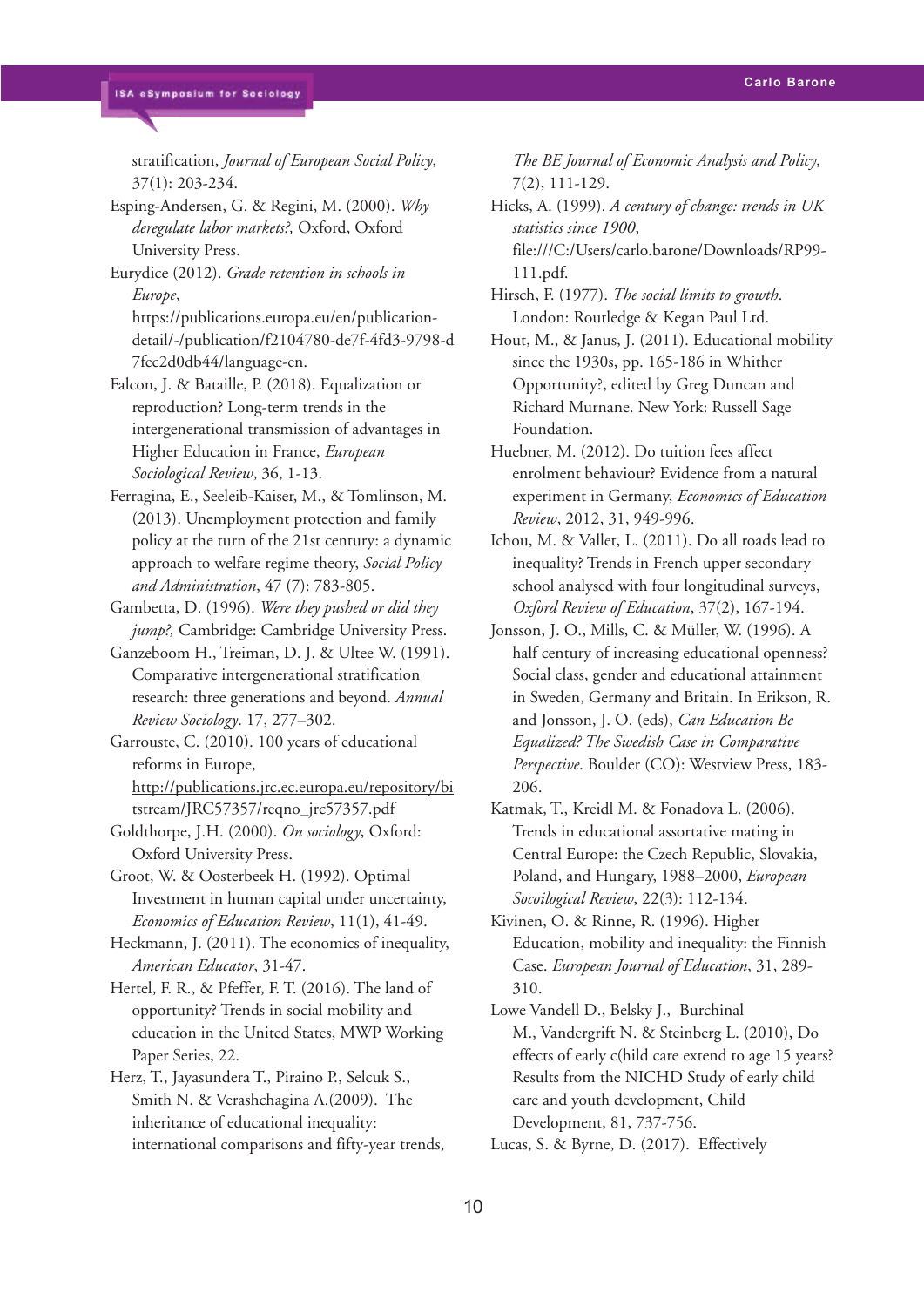Maintained Inequality in education: an introduction, in *American Behavioural Scientist*, 61(1), 3-7

Mayer, Müller & Pollak (2007). Germany: institutional change and inequalities of access in higher education, in Shavit et al. 2007.

Meraviglia, C. & Buis, M. (2015). Class, status, and Education: the influence of parental resources on IEO in Europe, 1893-1987, *International review of social research*, 5(1), 35-60.

OECD (2017). *Education at a gla*nce, Paris, OECD.

Owens, A. (2016). Inequality in children's contexts income segregation of households with and without Children*, American Sociological Review*, 81, 334-378.

Piketty, T. (2014). *Capital in the twenty-first century*, Belknap: Harvard University Press.

Pfeffer Fabian T. (2008). Persistent inequality in educational attainment and its institutional context, *European Sociological Review*, 24(5), pp 543-565.

Raftery, A., & Hout, M. (1993). Maximally maintained inequality: expansion, reform and opportunity in Irish education, 1921-1970, *Sociology of Education*, 66(1), 41-62.

Rosés, J. & Wolf, N. (2016). Regional economic development In Europe, 1900-2010: a description of the patterns, http://www.lse.ac.uk/Economic-History/Assets/Documents/WorkingPapers/Econ omic-History/2018/WP278.pdf.

Ruegg, W. 2011 (ed.), *A history of the university in Europe*, Cambridge: Cambridge University Press.

Shavit, Y., Arum, R. & Gamoran, A. (2007). *Stratification in Higher Education*, Stanford: Stanford University Press.

Shavit, Y. & Park, H. (2016). Introduction to the special issue: education as a positional good, *Research in Social Stratification and Mobility*, 43, 1-3.

Shavit, Yossi, & Karin Westerbeek (1998). Educational stratification in Italy: reforms, expansion, and quality of opoportunity. *European Sociological Review*,14, 33-47.

Shavit, Yossi, & Hans-Peter Blossfeld (eds.) 1993. *Persistent inequality: changing educational attainment in thirteen countries*. Boulder (Colorado): Westview Press.

Smits, J. (2000). More or less educational homogamy? A test of different versions of modernization heory using cross-temporal evidence for 60 countries, *American Sociological Review,* 65(5),781-788.

Standing, G. (2009). *Work After Globalization*. Cheltnam: Edward Elgar.

Tammaru, T., Marcinczak S., van Ham, M. & Musterd, S. (2016). *Socio-economic segregation in European capital cities: East meets West*, Abingdon, UK, Routledge, 2016.

Treiman, D. J. (1970). Industrialization and social stratification. In: Laumann, E.O. (Ed.), *Social stratification: research and theory for the 1970s*. Indianapolis: Bobbs Merrill.

Triventi, M. (2013). Stratification in Higher Education and its relationship with social inequality: a comparative study of 11 European Countries, *European Sociological Review*, 29(3), 489–502.

Triventi, M. (2010). Le dinamiche delle disuguaglianze di istruzione. Origini sociali e conseguimento dei titoli di studio in 16 paesi europei, 1920-1975, *Polis*, 24(2), 1173-1195.

Triventi M., Panichella N., Ballarino G., Barone C. & Bernardi F. (2015). Education as a positional good. Implications for social inequalities in educational attainment in Italy, *Research in Social Stratification and Mobility*, 28, 203-234.

Vallet, L. (2014). Mobilité observée et fluidité sociale en France de 1977 à 2003, *Idées économiques et sociales*, 175, 12-28.

Van de Werfhorst, H. (2002). A detailed examination of the role of education in intergenerational social class mobility, *Social Science Information* 41, 407-38.

Wiborg, N. (2019). The Scandinavian model during increasing inequality: recent trends in educational attainment, earnings and wealth among Norwegian siblings, forthcoming in *Research in Social Stratification and Mobility*.